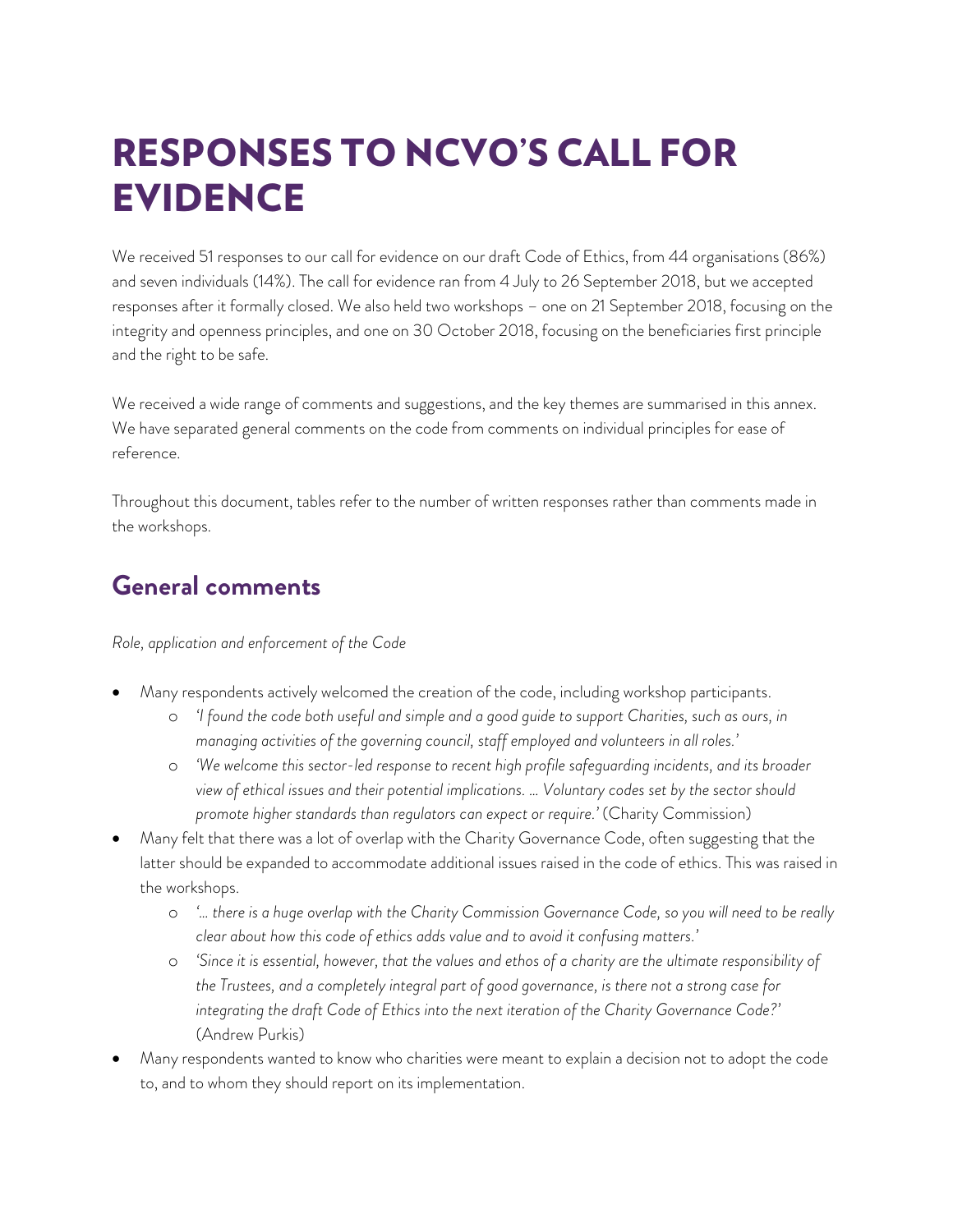- Clarity on the relationship with other guidance, and the nature of the requirements in the code, was a theme several organisations raised.
	- o *'Is NCVO satisfied that it has been sufficiently tested in terms of ease of practical application by this broad range of charities? How will this Code be promoted, implemented and its adoption monitored?'* (Charity Commission)
- The role of the code was discussed by some, with a view that the name 'code' was unhelpful usually because of concerns that the term 'code' implied enforceability. Workshop participants also raised this point.
- The issue of investments was raised by a couple of respondents though views differed on whether or not they should be expressly covered in the code, and if so how prescriptively. This was also debated by workshop participants.



*Who and what does the code cover?*

- A number of respondents felt that the issue of charity partnerships needed to be addressed in the code most commonly relating to suppliers and contractors, but also to partnership working more broadly. The question of supply chains was also raised by workshop participants.
	- o *'We think partners should be added here as charities should show diligence when procuring services or working in partnership, particularly with reference to safeguarding and also financial arrangements.'*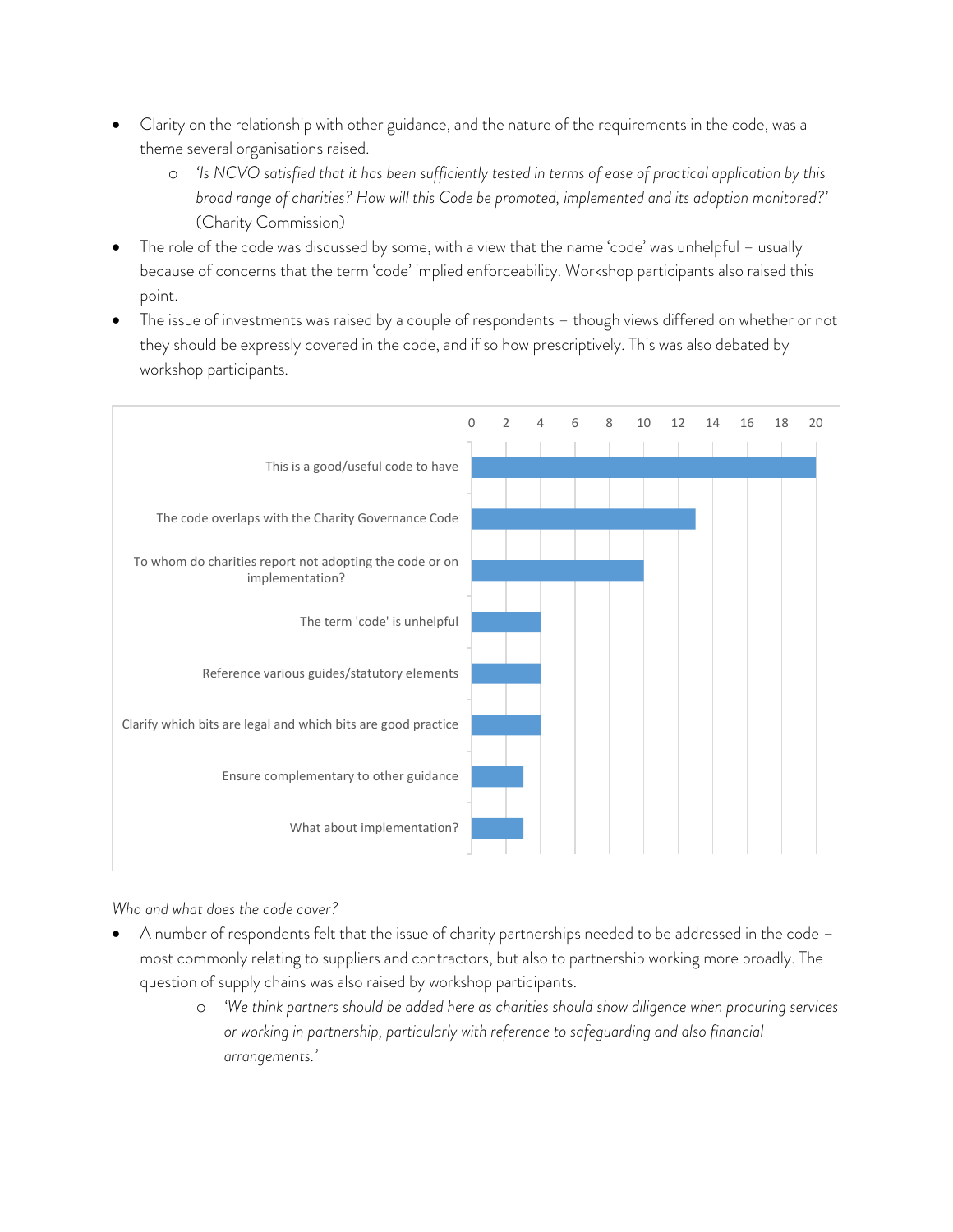- A number of respondents raised the question of the code's scope, including community interest societies, community benefit societies and other not-for-profit organisations, and the issue of how widely the code applied.
	- o *'The scope and focus of this code may need to be more explicitly defined. The section on Integrity has a broad application and highlights different areas where ethics are a consideration. … The section on openness deals with accountability and transparency in its widest sense. But the sections on Beneficiaries first and Right to be safe, together with the bullet points in the introduction, position the code as being about relationships with people.'* (Charity Commission)
	- o *'We suggest it is important to set out in broad terms the main stakeholder categories involved in the delivery of a charity's work, such as staff, volunteers, suppliers, subsidiaries, partners, grant recipients etc. There are several areas in which the approach could usefully extend beyond the charity itself, and some areas where it should not.'*

#### *Structure and additional principles or values*

- There were a number of suggestions relating to how to make the code easier to use, focusing on wording, structuring (eg numbering the principles for ease of reference) and including 'follow-on' questions after each principle to help charities consider how to implement them. This was raised by workshop participants too.
	- o *'Furthermore, although the Code is full of good principles, there is not much guidance on how some of the aspects of the principles could or should be achieved, and perhaps some further clarity may be helpful.'*
- Some respondents suggested additional standalone principles, such as sustainable working practices, diversity and inclusion and respect.
- Some respondents said that additional values should be explicitly referenced within the code of ethics. The values suggested were: public benefit, charitable independence, moral leadership, labour rights and indigenous rights.
- It was suggested that the wording on conflicting interests might be made clearer.
- Workshop participants raised the point that the differing principles were interconnected and said it was important to consider how they related to each other in any final draft.

### **Comments on the beneficiaries first principle**

- The key theme of the responses to this principle was the scope of its operation. Workshop participants were unsure about the word 'beneficiaries' – some felt it sounded too passive.
- The most common point made was that there was need to emphasise that sometimes other criteria have to override public benefit or the beneficiaries first principle – legal requirements, for instance. Workshop participants also raised this point.
	- o *'… in our view this wording is insufficiently strong in emphasising that other legal requirements or interests may in some cases override delivering public benefit. In the context of fundraising, we have some concerns that a "beneficiaries first" approach may have unintended consequences in implying that the end always justifies the means.'* (Fundraising Regulator)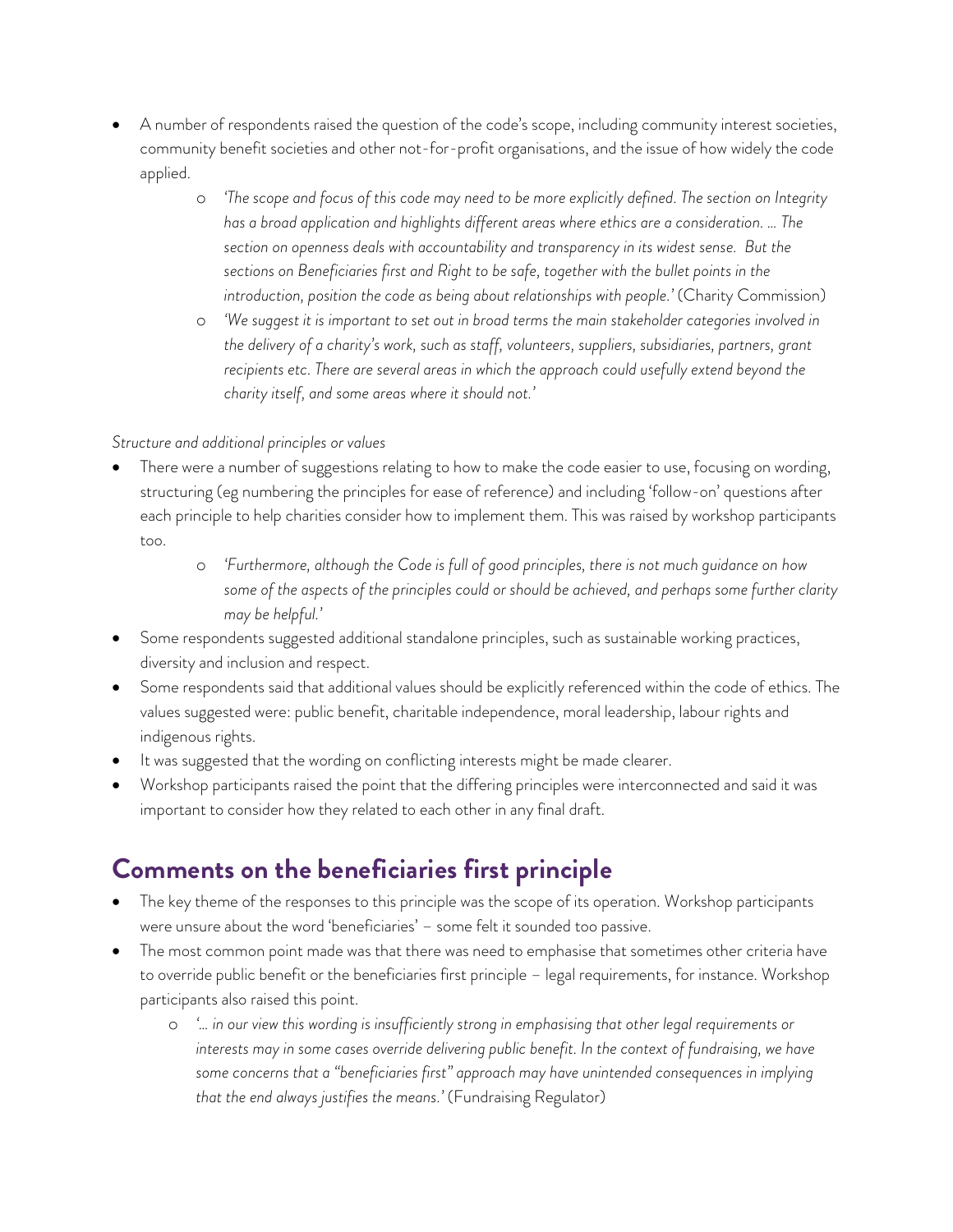- The phrase 'conflicting interests' attracted some comment; some respondents felt that it was too adversarial and should be framed differently.
- The definition of beneficiaries was also raised: beneficiaries might be non-human, or a charity might be focused on a cause rather than a group of people. Workshop participants said a clear idea of who beneficiaries were was crucial before a charity developed any policy or practice.
- A number of responses suggested that consultation and engagement with both beneficiaries and other groups should form part of this principle. Going further, workshop participants suggested the issue of power – and ensuring power was held by the people charities serve rather than the charitie themselves – could be more clearly addressed.



#### **Comments on the integrity principle**

- The environmental aspect of the integrity principle was the most commented-on area, mostly with a view to strengthening it within the code. However, some did have some concerns about balancing this with charitable objectives and practicality. These issues were also raised by workshop participants.
	- o *'Environmental sustainability is only touched on very lightly in the draft code: we suggest that a separate principle covering 'sustainable working practices', including environmental sustainability would be helpful overall.'*
- Diversity and inclusion was the second most commonly cited point in this area, with most people wanting to strengthen it (including workshop participants, who also asked why equality was not cited within this principle).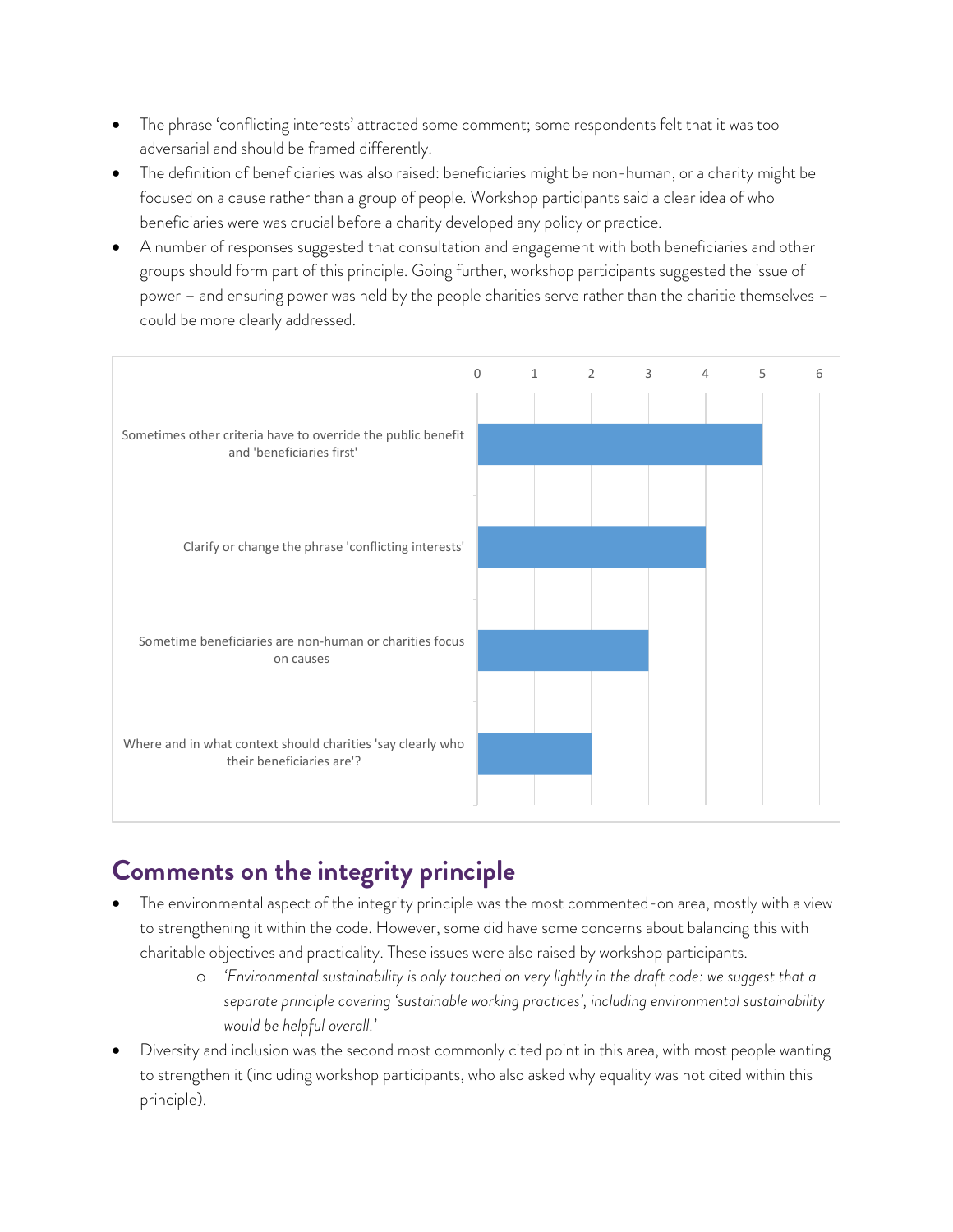- o *'We believe that the Code should make further reference to diversity and inclusion in its principles. … Where charities identify ethical challenges they will be required to identify the most appropriate decision from a wide range of possible solutions. Including people within that process who have diverse lived experience and opinions will undoubtedly assist in creating an environment where everyone feels they can speak up, and could play a significant part in mitigating against ethical failure.'*
- Effectiveness in a charity's pursuit of its charitable objectives was also a recurring theme, including the merits and demerits of merging a charity and reviewing impact.
- Workshop participants emphasised the importance of making sure organisations 'lived and breathed' their values – they had questions about how it would be put into practice.



## **Openness**

- Most of the feedback on this principle suggested increasing its scope, by adding further issues it should cover. Workshop participants also made this point, arguing that the draft principle was too complaintsfocused and gave too little thought to openness more broadly.
- Workshop participants said that openness and transparency could become very blurred and were not sure that the draft code made the distinction clear enough – they were also keen to raise the issue of making information accessible.
- The most common suggestion was that the openness principle should include reference to whistleblowing policies.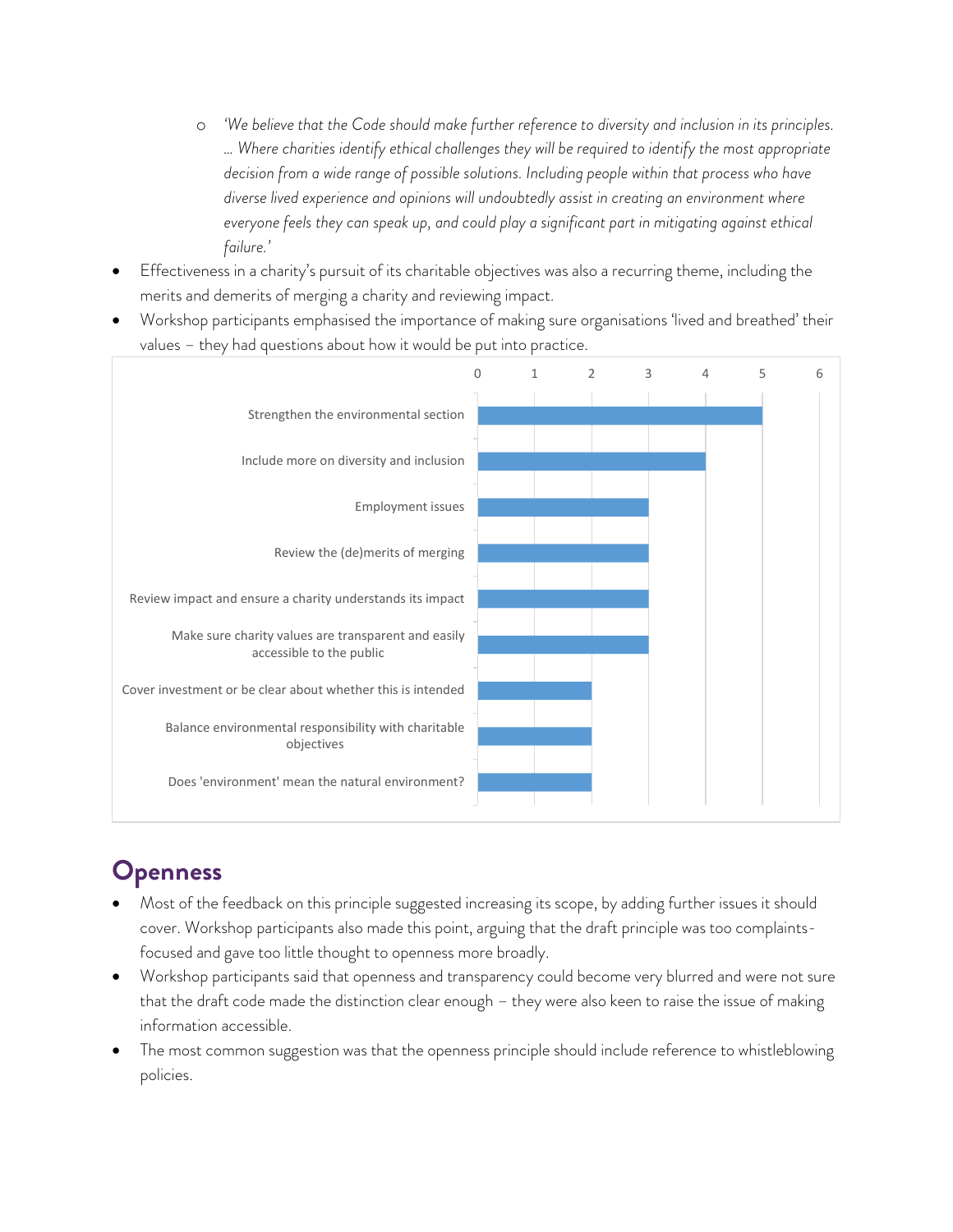- o *'Make whistleblowing more explicit in the guidance and highlight the importance of having processes in place to manage whistleblowing allegations (including investigations and disciplinary action).'*
- The next most common point was that it should include how charities spend funds and/or who they fund.
- Workshop participants often felt the language of the principle was too weak and that it should be worded more proactively.



#### **The right to be safe**

- A small number of respondents raised general concerns about the practical challenge of applying the right to be safe to 'anyone coming into contact with the charity' due to its breadth, raising examples such as large-scale events, visitor attractions and online interactions. Workshop participants also raised this issue.
	- o *'While we wholeheartedly support this principle, … we are particularly concerned about how widely this extends: to every person who "comes into contact with a charity". Monitoring progress against this ambition would be impractical.'*
- Some workshop participants felt the title of the principle was too narrow and that it really focused on respect and dignity.
- In particular, some respondents saw a need greater clarity on *online* expectations relating to 'anyone coming into contact'.
- A number of respondents said the right to be safe should explicitly reference power dynamics (including from a gender perspective) on the basis that these were a key part of why many incidents occurred and